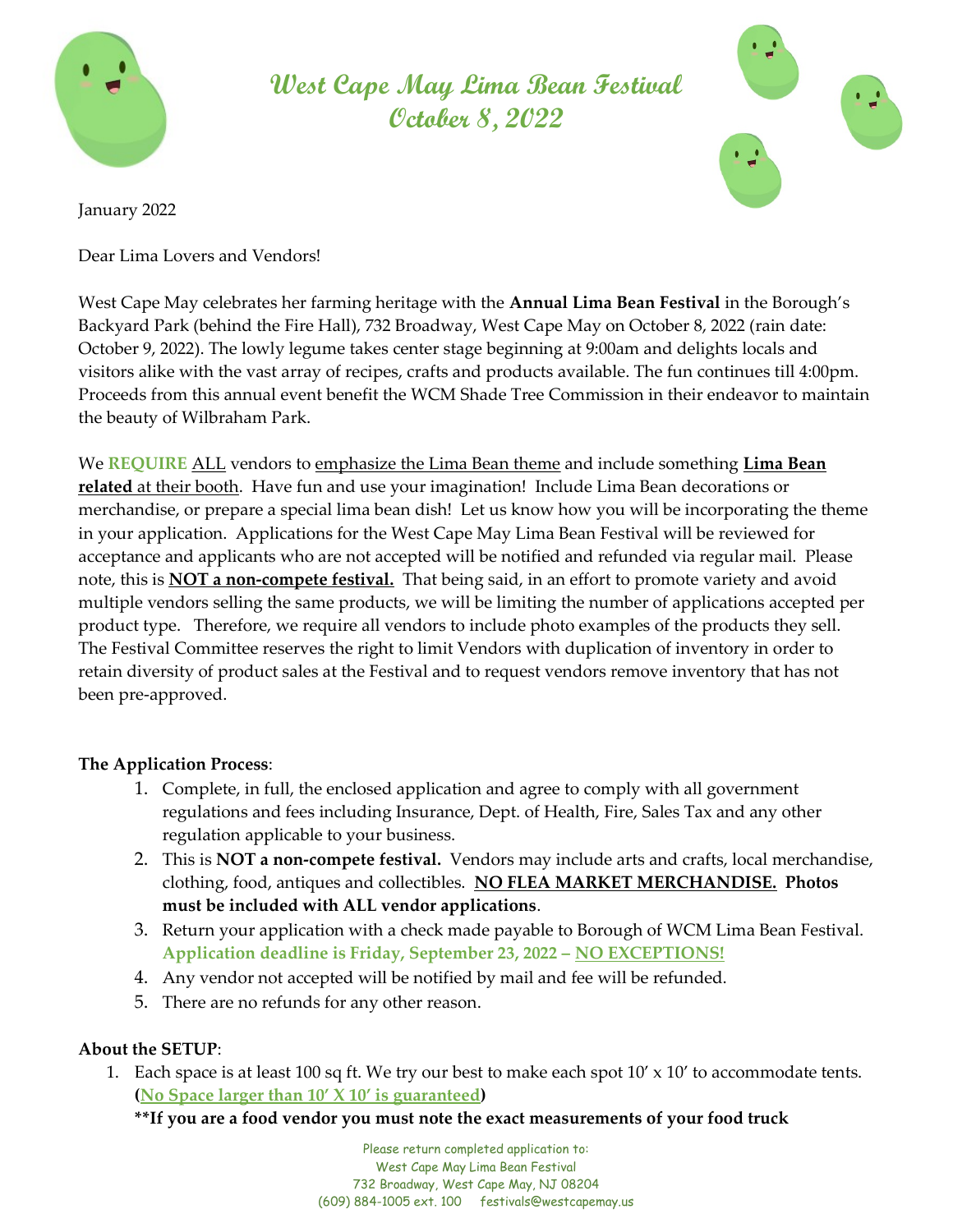\*\*If your booth requires accommodations beyond a tent, you MUST note what those are \*\*Vendors unable to park their vehicle behind their booth space should plan to park OFF of the Borough Facility on one of the numerous side streets in order to retain maximum parking availability for festival patrons. Your cooperation will help ease parking lot congestion and likely increase your sales!

- 2. All tents must be securely weighted down.
- 3. Tables must be covered to the ground and items attractively displayed.
- 4. Food and art demos or working at your site is encouraged.
- 5. Set up must be completed by 8:30am. No take down before 4:00pm.
- 6. Vendors are responsible to TAKE AWAY any and all packing materials and leave your space clean. DO NOT USE PARK TRASH CANS FOR YOUR TRASH

The Rain Date is planned for Sunday, October 9, 2022. Please be advised that there are no refunds, EVEN in the event of weather-related cancellation on both days. Information on postponement or cancellation will be provided to the vendors via email at the address provided on the applications, and will be posted on the Borough's website at www.westcapemay.us.

Insurance Requirements: Due to requirements of the Borough's insurance carrier, ALL vendors and non-profit groups are required to provide WCM Lima Bean Festival with evidence of Liability insurance, naming the following as additional named insured: Borough of West Cape May, WCM Lima Bean Festival and WCM Shade Tree Commission in the amounts as follows:

| Home Business Type       | $$100,000$ liability  | *May use Homeowner Policy* |
|--------------------------|-----------------------|----------------------------|
| Non Profit/ Charity Type | \$300,000 liability   |                            |
| <b>Business</b>          | \$1 million liability |                            |

\*\*Please contact your insurance carrier for information on your specific needs. \*If providing via email, please have your insurance company forward to festivals@westcapemay.us

\*Please note, in order for your application to be considered, an insurance certificate must be provided.

Should you have any questions, please reach out to Theresa or Erin at (609) 884-1005 ext. 100 or 101 or via email to festivals@westcapemay.us

Let's work together to create another outstanding WCM Lima Bean Festival!

Thank you!

Theresa & Erin

Theresa Enteado & Erin Seer, Organizers West Cape May Lima Bean Festival

> Please return completed application to: West Cape May Lima Bean Festival 732 Broadway, West Cape May, NJ 08204 (609) 884-1005 ext. 100 festivals@westcapemay.us